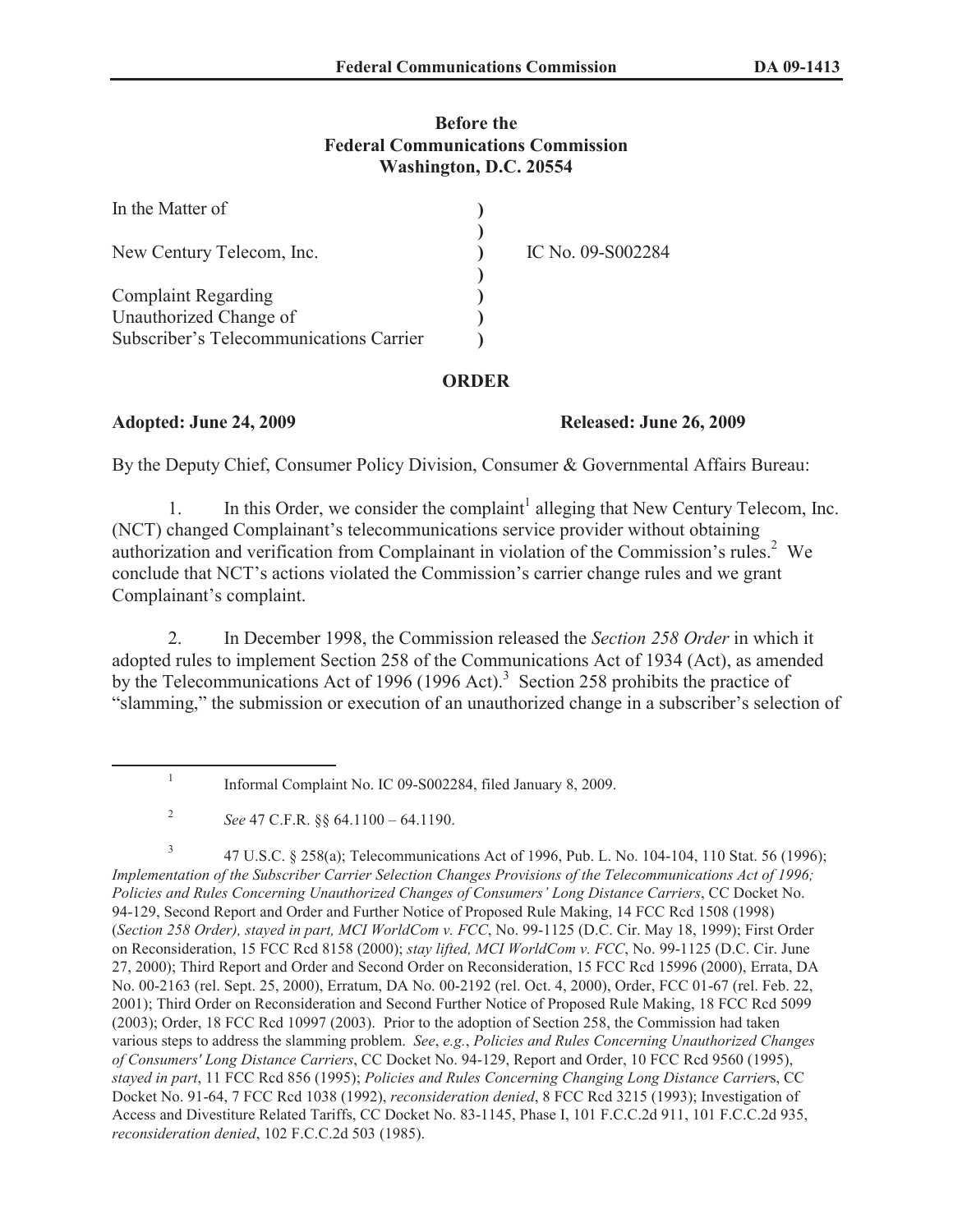a provider of telephone exchange service or telephone toll service.<sup>4</sup> In the *Section 258 Order*, the Commission adopted aggressive new rules designed to take the profit out of slamming, broadened the scope of the slamming rules to encompass all carriers, and modified its existing requirements for the authorization and verification of preferred carrier changes. The rules require, among other things, that a carrier receive individual subscriber consent before a carrier change may occur.<sup>5</sup> Pursuant to Section 258, carriers are absolutely barred from changing a customer's preferred local or long distance carrier without first complying with one of the Commission's verification procedures.<sup>6</sup> Specifically, a carrier must: (1) obtain the subscriber's written or electronically signed authorization in a format that meets the requirements of Section 64.1130; (2) obtain confirmation from the subscriber via a toll-free number provided exclusively for the purpose of confirming orders electronically; or (3) utilize an independent third party to verify the subscriber's order.<sup>7</sup>

3. The Commission also has adopted liability rules. These rules require the carrier to absolve the subscriber where the subscriber has not paid his or her bill. In that context, if the subscriber has not already paid charges to the unauthorized carrier, the subscriber is absolved of liability for charges imposed by the unauthorized carrier for service provided during the first 30 days after the unauthorized change.<sup>8</sup> Where the subscriber has paid charges to the unauthorized carrier, the Commission's rules require that the unauthorized carrier pay 150% of those charges to the authorized carrier, and the authorized carrier shall refund or credit to the subscriber 50% of all charges paid by the subscriber to the unauthorized carrier.<sup>9</sup> Carriers should note that our actions in this order do not preclude the Commission from taking additional action, if warranted, pursuant to Section 503 of the Act. $^{10}$ 

4. We received Complainant's complaint on January 8, 2009, alleging that Complainant's telecommunications service provider had been changed to NCT without Complainant's authorization. Pursuant to Sections 1.719 and 64.1150 of our rules,<sup>11</sup> we notified

4 47 U.S.C. § 258(a).

5 *See* 47 C.F.R. § 64.1120.

7 *See* 47 C.F.R. § 64.1120(c). Section 64.1130 details the requirements for letter of agency form and content for written or electronically signed authorizations. 47 C.F.R. § 64.1130.

8 *See* 47 C.F.R. §§ 64.1140, 64.1160. Any charges imposed by the unauthorized carrier on the subscriber for service provided after this 30-day period shall be paid by the subscriber to the authorized carrier at the rates the subscriber was paying to the authorized carrier at the time of the unauthorized change. *Id.*

9 *See* 47 C.F.R. §§ 64.1140, 64.1170.

<sup>10</sup> *See* 47 U.S.C. § 503.

<sup>11</sup> 47 C.F.R. § 1.719 (Commission procedure for informal complaints filed pursuant to Section 258 of the Act); 47 C.F.R. § 64.1150 (procedures for resolution of unauthorized changes in preferred carrier).

<sup>6</sup> 47 U.S.C. § 258(a).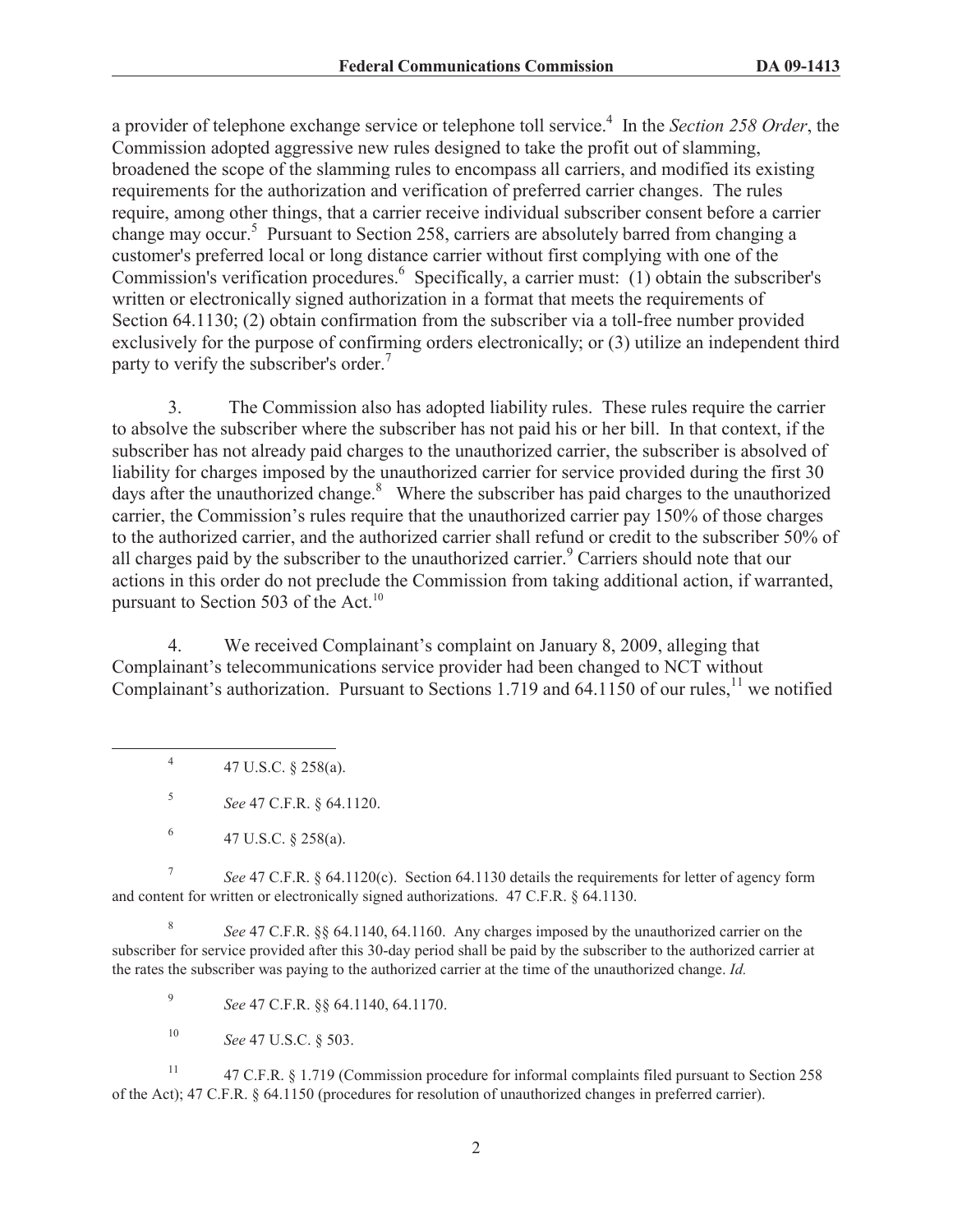NCT of the complaint.<sup>12</sup> NCT has failed to respond within 30 days to the complaint. The failure of NCT to respond or provide proof of the verification within 30 days is presumed to be clear and convincing evidence of a violation.<sup>13</sup> Therefore, we find that NCT's actions resulted in a violation of the Commission's carrier change rules and we discuss NCT's liability below.<sup>14</sup> We also will forward a copy of the record of this proceeding to our Enforcement Bureau to determine what additional action may be necessary.

5. Pursuant to Section 64.1170(b) our rules, NCT must forward to AT&T, Inc. (AT&T) an amount equal to 150% of all charges paid by the subscriber to NCT along with copies of any telephone bills issued from NCT to the Complainant.<sup>15</sup> Within ten days of receipt of this amount, AT&T shall provide a refund or credit to Complainant in the amount of 50% of all charges paid by Complainant to NCT. Complainant has the option of asking AT&T to re-rate NCT charges based on AT&T rates and, on behalf of Complainant, seek from NCT, any re-rated amount exceeding 50% of all charges paid by Complainant to NCT. NCT must also send a notice to the Commission, referencing this Order, stating that is has given a refund or credit to Complainant.<sup>16</sup> If AT&T has not received the reimbursement required from NCT within 45 days of the release of this Order, AT&T must notify the Commission and Complainant accordingly. AT&T also must notify the Complainant of his or her right to pursue a claim against NCT for a refund of all charges paid to  $NCT$ <sup>17</sup>

6. Accordingly, IT IS ORDERED that, pursuant to Section 258 of the Communications Act of 1934, as amended, 47 U.S.C. § 258, and Sections 0.141, 0.361 and 1.719 of the Commission's rules, 47 C.F.R. §§ 0.141, 0.361, 1.719, the complaint filed against NCT IS GRANTED.

7. IT IS FURTHER ORDERED that, pursuant to Section 64.1170(b) of the Commission's rules, 47 C.F.R. § 64.1170(b), that NCT must forward to AT&T an amount equal to 150% of all charges paid by the subscriber along with copies of any telephone bills issued from the company to the Complainant within ten (10) days of the release of this order.

<sup>17</sup> *See* 47 C.F.R. § 64.1170(e).

<sup>&</sup>lt;sup>12</sup> Notice of Informal Complaint IC 09-S002284 was mailed on January 16, 2009. On February 9, 2009, the Commission received the certified mail return receipt confirming delivery.

<sup>13</sup> *See* 47 C.F.R. § 64.1150(d).

<sup>&</sup>lt;sup>14</sup> If Complainant is unsatisfied with the resolution of this complaint, Complainant may file a formal complaint with the Commission pursuant to Section 1.721 of the Commission's rules, 47 C.F.R. § 1.721. Such filing will be deemed to relate back to the filing date of Complainant's informal complaint so long as the formal complaint is filed within 45 days from the date this order is mailed or delivered electronically to Complainant. *See* 47 C.F.R. § 1.719.

<sup>15</sup> See 47 C.F.R  $\S$  64.1170(b)(1)(2).

<sup>16</sup> *See* 47 C.F.R. § 64.1170(c).